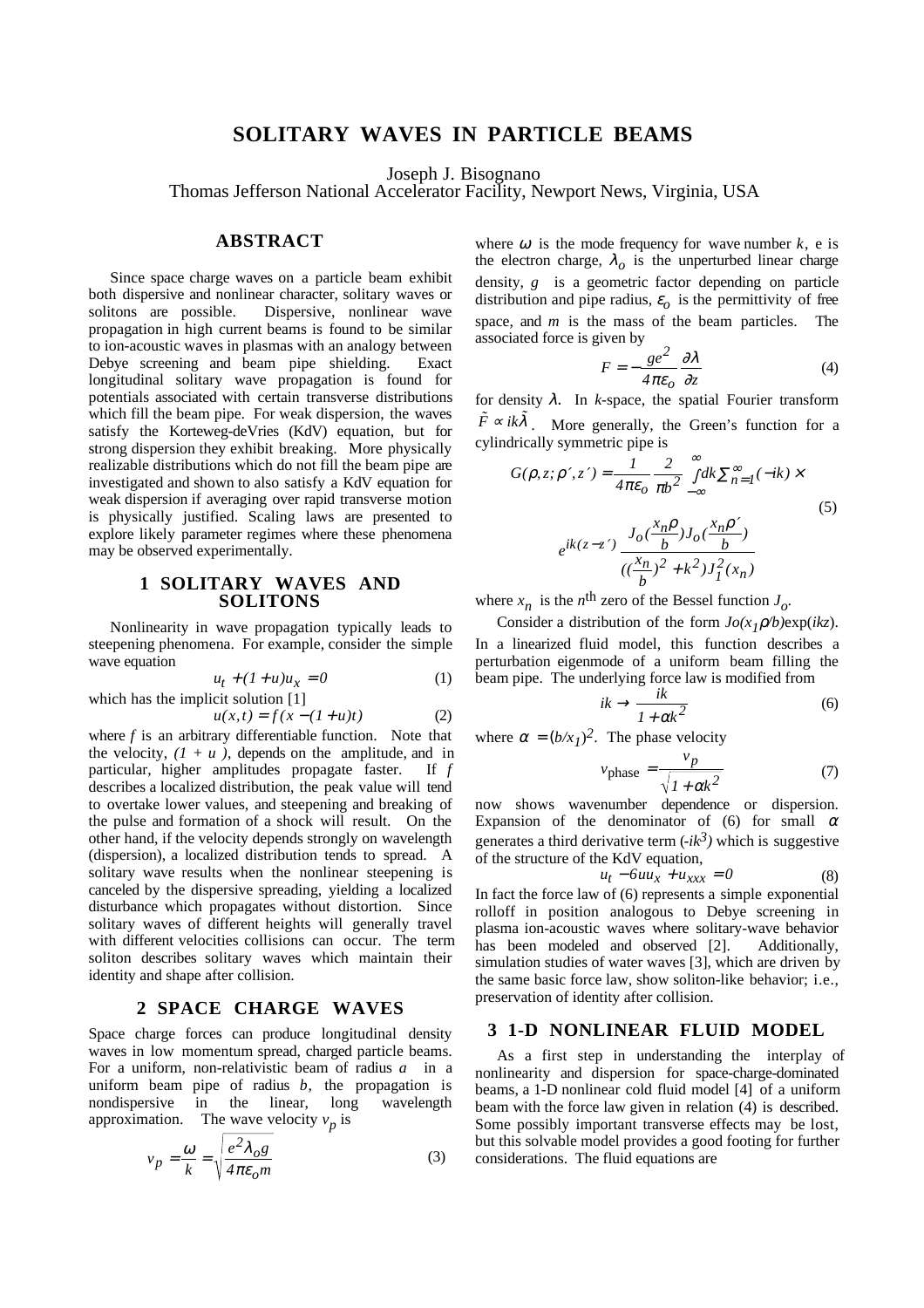$$
\frac{\partial n}{\partial t} + \frac{\partial}{\partial x}(nv) = 0\tag{9}
$$

$$
\frac{\partial v}{\partial t} + v \frac{\partial v}{\partial x} = -\frac{\partial \Phi}{\partial x}
$$
 (10)

$$
\tilde{\Phi}(k) = \frac{\tilde{n}_I}{I + \alpha k^2} \tag{11}
$$

$$
n(x, t) = n_0 + n_1(x, t)
$$
 (12)

where *n* is the density;  $n<sub>o</sub>$ , the unperturbed density;  $n<sub>1</sub>$ , the perturbed density;  $v$ , the velocity; and  $\Phi$ , the potential. These equations are normalized to  $v_p = \sqrt{n_o}$ . At this point we can parallel Davidson's discussion of ion-acoustic solitary waves [5], and look for solutions of the form  $n_1(qx - \omega t)$ ,  $v(qx - \omega t)$ , etc. which rolloff at  $\pm \infty$ . Equations  $(9)-(11)$  imply that

$$
n = \frac{n_o}{1 - \frac{q}{\omega}v} \tag{13}
$$

$$
\left(\frac{\omega}{q}\right)^2 = \left(\frac{\omega}{q} - v\right)^2 + 2\Phi\tag{14}
$$

Bringing the denominator of the right hand side of equation (11) to the left hand side yields the second order differential equation

$$
\Phi - \alpha q^2 \Phi^{\prime\prime} = n_I = \frac{n_o}{\sqrt{I - 2(\frac{q}{\omega})^2 \Phi}} - n_o \tag{15}
$$

On integrating, we finally have

$$
\frac{\alpha q^2 (\Phi')^2}{2} - \frac{\Phi^2}{2} - n_o(\frac{\omega}{q})^2 (1 - 2(\frac{q}{\omega})^2 \Phi)^{1/2} - n_o \Phi =
$$
  

$$
-n_o(\frac{\omega}{q})^2
$$
 (16)

where the integration constant has been chosen to yield a localized solution with the derivative going to zero at infinity. Periodic solutions also exist. This relatively simple equation has been integrated numerically for  $\Phi$  to yield the pulse shape of the self-consistent solitary waves as a function of the parameter  $\omega/q$ , the pulse velocity in units of  $v_p$ . For the potential, the pulse shape is reminiscent of the sech<sup>2</sup> behavior of solutions of the KdV equation. In fact, a standard small parameter expansion [5] of these fluid equations with  $(\omega/q-1)$  as the small parameter yields the KdV equation. The peak values of Φ, *n,* and *v* are given by

$$
\Phi_{\text{peak}} = 2(\frac{\omega}{q} - 1) \tag{17}
$$

$$
n_{\text{peak}} = \frac{n_o}{2\frac{q}{\omega} - 1} \tag{18}
$$

$$
v_{\text{peak}} = 2(\frac{\omega}{q} - 1) \tag{19}
$$

where the parameter  $\sqrt{\alpha}$ ,  $v_p$ , and  $mv_p^2$  provide the length, velocity, and potential scales, respectively. Approximate full width half maximum values for a few sample ω*/q* are given in Table 1 in units of  $\sqrt{\alpha}$ .

|                      | Table 1                        |             |                           |
|----------------------|--------------------------------|-------------|---------------------------|
|                      | <b>Widths of Perturbations</b> |             |                           |
| Velocity             |                                | FWHM widths |                           |
| $\omega/q$           | Ф                              | ν           | n                         |
| 1.25                 | 4.6                            | 4.1         | 3.2                       |
| 1.50                 | 3.0                            | 2.3         | 1.3                       |
| 1.75                 | 2.4                            | 1.5         | 0.34                      |
| 1.85                 | 2.2                            | 1.2         | 0.14                      |
| $27.7 - 11.7 - 11.7$ |                                |             | $\cdot$ 1.1 $\sim$ $\sim$ |

Note that the potential  $\Phi$  tends to the width 2.0 as the strength parameter  $\omega/q$  tends to 2.0. The velocity also remains finite, but the density becomes singular in this limit and indicates that breaking and shock formation may occur. This is in contrast to the KdV equation where the third-derivative term does not provide a high frequency rolloff due to dispersion.

#### **4 TOWARD MORE REALISTIC CONFIGURATIONS**

In Section 3, a particularly simple model was chosen because it allowed a formulation in terms of an ordinary differential equation. For more general Green's functions, one must expect an integral or integrodifferential equation to result. As a first step in seeing whether soliton-like behavior is expected for a realizable particle beam, we consider to what extent the form of expression (6) is a reasonable approximation to the field behavior.

Consider a transversely uniform beam of radius *a* in a beam pipe of radius *b*. The Fourier-transformed potential at radius *r* is given by

$$
\tilde{\Phi} = \frac{4\tilde{n}(k)}{a^2k^2} [1 - I_o(kr)[k aK_I(ka) + kaI_I(ka)\frac{K_o(kb)}{I_o(kb)}]]
$$
(20)

where the K and I are the usual modified Bessel functions. As is well known, for small k, the field on axis reduces to the long wavelength limit

$$
(1+2\log(b/a))\tilde{n}(k) \tag{21}
$$

and for large *k* to

$$
\frac{4}{k^2 a^2} \tilde{n}(k) \tag{22}
$$

This suggest that on axis the exact expression (20) can be approximated by

$$
\tilde{\Phi} \approx \frac{1 + 2\log(b/a)}{1 + \frac{k^2 a^2}{4} (1 + 2\log(b/a))} \tilde{n}(k)
$$
 (23)

In fact on axis, for  $a/b=0.5$ , the functions match within several percent for all k. The corresponding length scale parameter is given by

$$
\sqrt{\alpha} = \frac{a}{2} \sqrt{1 + 2\log(b/a)}
$$
 (24)

Off axis, one expects the  $(1 + 2 \log (b/a))$  term to be modified by an additional  $(-r^2/a^2)$ . In addition, it is found necessary to introduce extra *k* dependence in the denominator of the form

$$
1 + \alpha k^2 (1 + \kappa \exp(-\gamma |k|))
$$
 (25)

to yield fits at the several percent level, where  $\kappa$  and  $\gamma$  are fitting parameters. The exp*(-*γ|κ|) will induce spatial smearing with a factor  $1/(x^2 + \gamma^2)$ . If the *r*-dependence is averaged over the assumed uniform beam profile, the equation analogous to (15) has  $\Phi''$  replaced by  $(\Phi'' +$  $\kappa(\Phi_{\text{smeared}})'$ *'*). For  $a/b = 0.5$ ,  $\kappa \approx 0.3$  and the